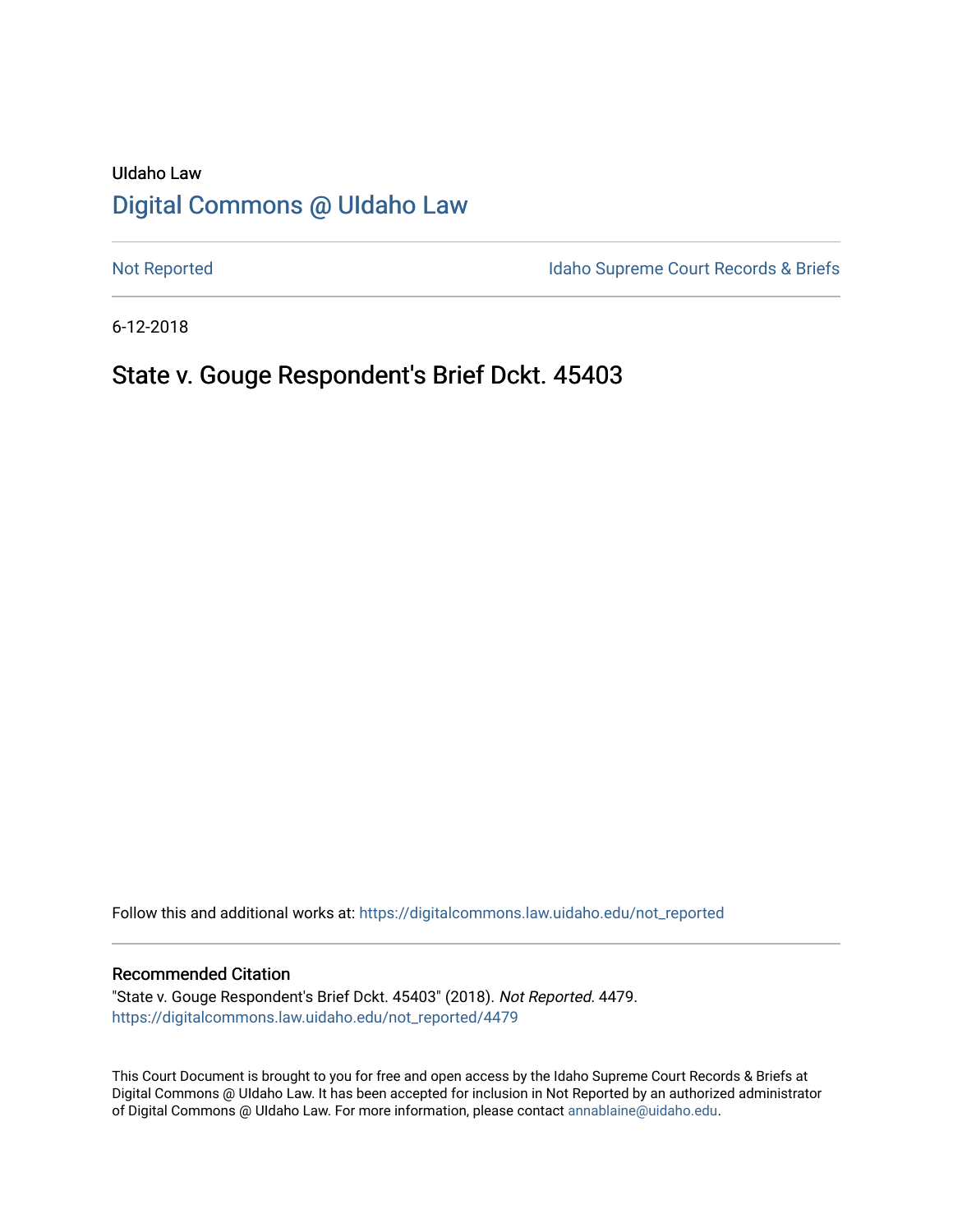#### **IN THE SUPREME COURT OF THE STATE OF IDAHO**

**)**

**)**

**) ) ) ) ) )**

**STATE OF IDAHO, Plaintiff-Respondent, v. CLARISSA MAE GOUGE, Defendant-Appellant.** \_\_\_\_\_\_\_\_\_\_\_\_\_\_\_\_\_\_\_\_\_\_\_\_

**) No. 45403** 

**) Kootenai County Case No. CR-2017-4327** 

### **BRIEF OF RESPONDENT** \_\_\_\_\_\_\_\_\_\_\_\_\_\_\_\_\_\_\_\_\_\_\_\_

**APPEAL FROM THE DISTRICT COURT OF THE FIRST JUDICIAL DISTRICT OF THE STATE OF IDAHO, IN AND FOR THE COUNTY OF KOOTENAI**

\_\_\_\_\_\_\_\_\_\_\_\_\_\_\_\_\_\_\_\_\_\_\_\_

**HONORABLE JOHN T. MITCHELL District Judge**

\_\_\_\_\_\_\_\_\_\_\_\_\_\_\_\_\_\_\_\_\_\_\_\_

**LAWRENCE G. WASDEN Attorney General State of Idaho**

**PAUL R. PANTHER Deputy Attorney General Chief, Criminal Law Division**

**RUSSELL J. SPENCER Deputy Attorney General Criminal Law Division P. O. Box 83720 Boise, Idaho 83720-0010 (208) 334-4534** 

**ATTORNEYS FOR PLAINTIFF-RESPONDENT** **KIMBERLY A. COSTER Deputy State Appellate Public Defender 322 E. Front St., Ste. 570 Boise, Idaho 83702 (208) 334-2712** 

**ATTORNEY FOR DEFENDANT-APPELLANT**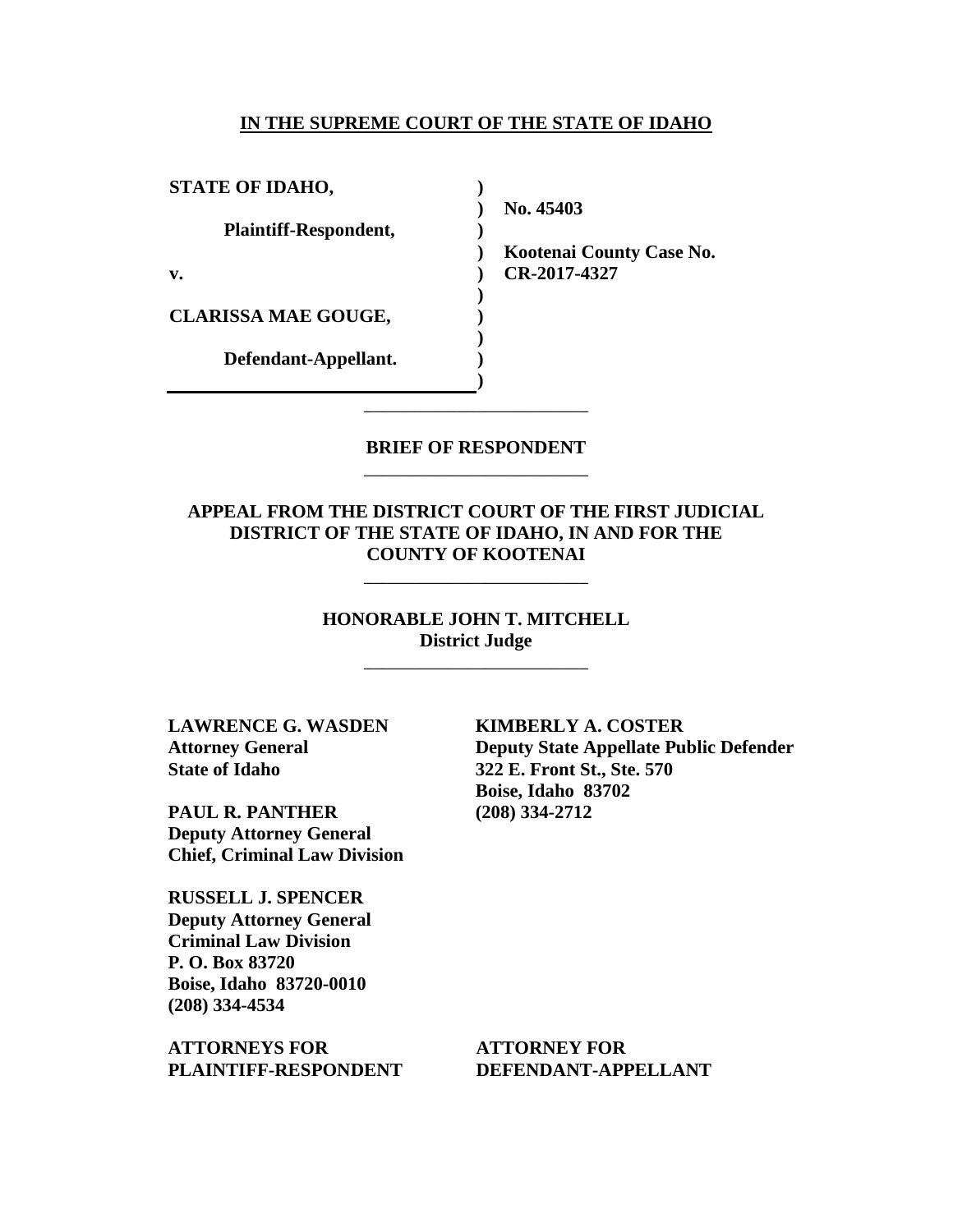# **TABLE OF CONTENTS**

|                 | Gouge Has Failed To Show Error In The District Court's Denial Of |  |
|-----------------|------------------------------------------------------------------|--|
| $\mathsf{A}$ .  |                                                                  |  |
| <b>B.</b>       |                                                                  |  |
| $\mathcal{C}$ . |                                                                  |  |
|                 |                                                                  |  |
|                 |                                                                  |  |
| <b>APPENDIX</b> |                                                                  |  |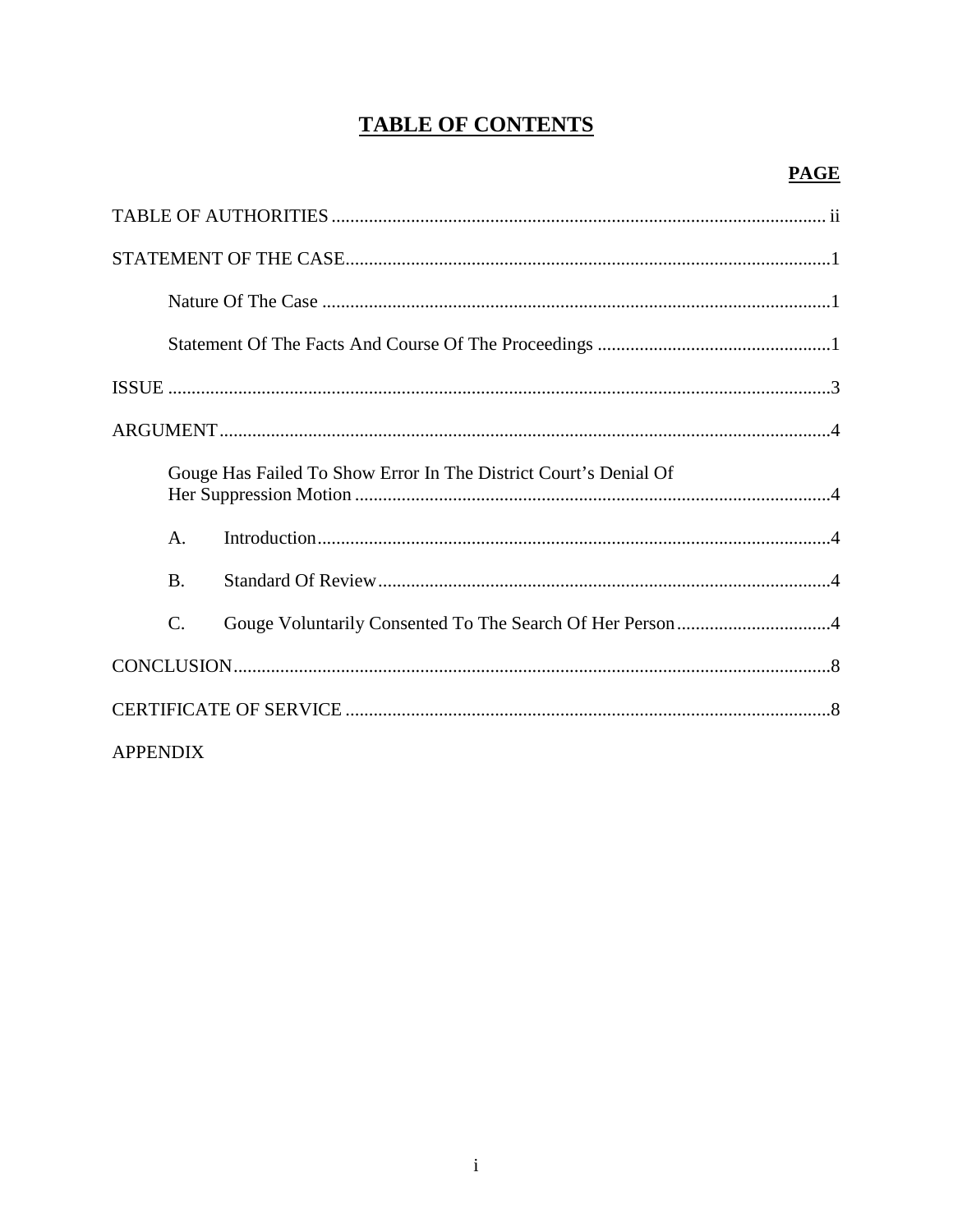# **TABLE OF AUTHORITIES**

| <b>CASES</b> | <b>PAGE</b> |
|--------------|-------------|
|              |             |
|              |             |
|              |             |
|              |             |
|              |             |
|              |             |
|              |             |
|              |             |

## **CONSTITUTIONAL PROVISIONS**

| U.S. Const. amend. IV |  |  |
|-----------------------|--|--|
|-----------------------|--|--|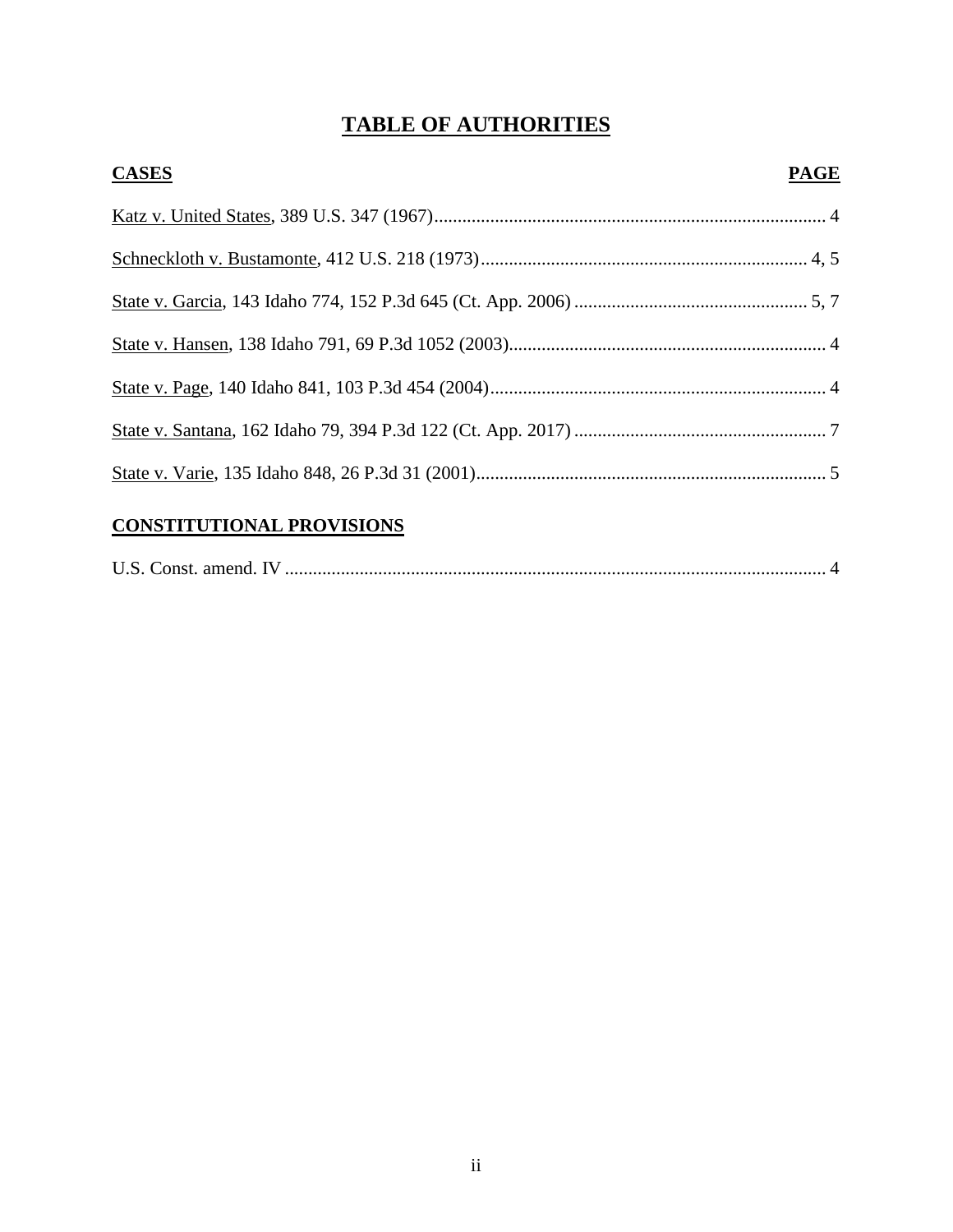#### STATEMENT OF THE CASE

#### Nature Of The Case

Clarissa Mae Gouge appeals from her judgment of conviction for possession of methamphetamine, entered upon her conditional guilty plea. On appeal, she challenges the district court's order denying her suppression motion.

#### Statement Of The Facts And Course Of The Proceedings

In its order denying Gouge's motion to suppress evidence, the district court set forth the facts on this case. (See, e.g., R., pp.57-59, 62-64.) In sum, on March 17, 2017, while on routine patrol, Officer Mongan observed three individuals, a man and two women, seated together in a pickup at a gas station. (R., pp.58-59.) As the officer drove by, the individuals appeared to become nervous, and the man tried to conceal his face. (Id.) Officer Mongan pulled in behind the pickup, leaving enough space for it to exit, and approached the passenger side of the vehicle on foot. (R., p.59.) The officer never activated his lights, approached the vehicle alone, and never displayed a firearm. (Tr., p.7, Ls.4-5; p.9, Ls.11-16; p.15, Ls.1-6.)

Contacting the occupants of the vehicle, Officer Mongan identified the driver as Amanda Mackinnon and the passengers as Michael Withey and Gouge. (R., p.59.) He asked Withey and Gouge if they were on probation, to which both responded affirmatively. (Id.) They discussed some of the terms and conditions of their probation, and then Officer Mongan asked, "Would you guys both be willing to consent to a search of your person?" (R., p.63; see also State's Ex. 1) at 3:39-3:49.) Both Withey and Gouge gave affirmative consent to a search. (Id.) During the search of Gouge, the officer found a baggie of methamphetamine. (R., p.59.)

The state charged Gouge with possession of methamphetamine. (R., pp.42-43.) Gouge sought to suppress the state's evidence, claiming that her consent to the search was coerced and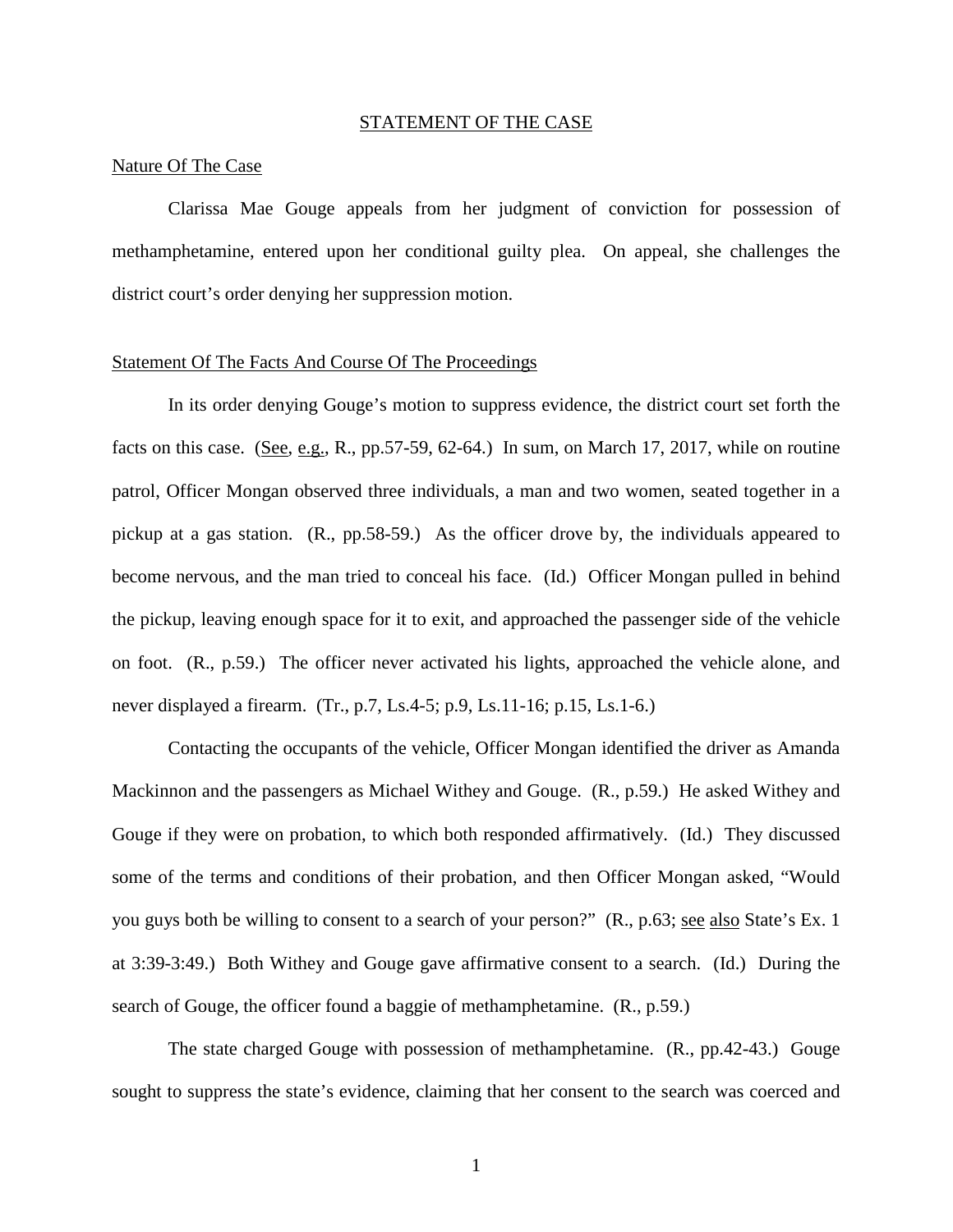therefore her constitutional rights were violated. (R., pp.31-35.) After a hearing on the motion (R., pp.55-56), the district court found that Gouge's consent to search was voluntary and denied her suppression motion (R., pp.57-79).

Gouge entered a conditional guilty plea to the possession charge, reserving her right to appeal the district court's ruling on her suppression motion. (R., pp.83-84.) The district court entered judgment against Gouge and sentenced her to a unified term of seven years with three years fixed, to run consecutive to her sentence entered in 2016 for possession of methamphetamine, suspended that sentence, and placed her on the same period of probation as in her 2016 case, with some additional terms. (R., pp.89-91.) Gouge filed a timely notice of appeal. (R., pp.92-94.)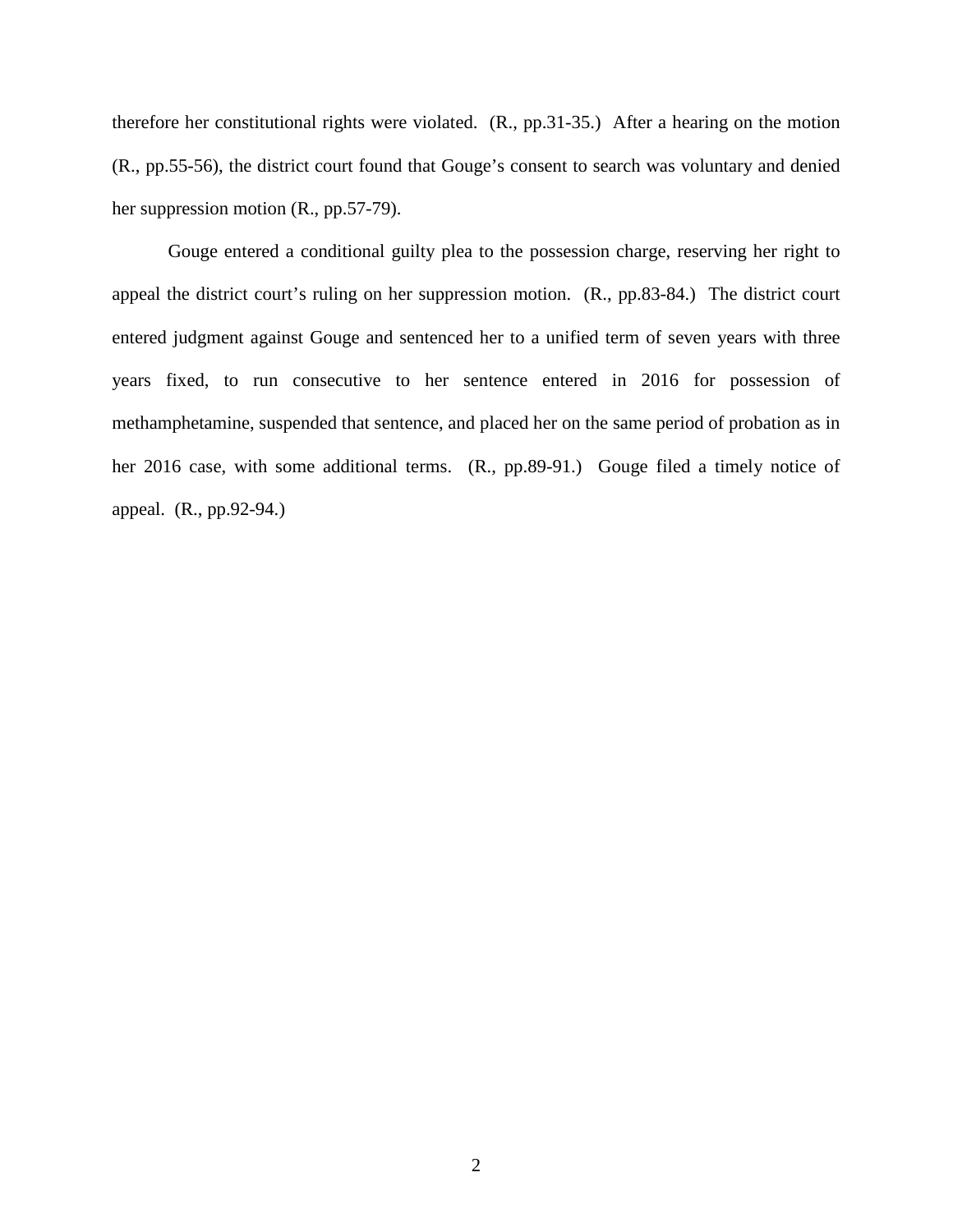## ISSUE

Gouge states the issue on appeal as:

Did the district court err when it denied Ms. Gouge's motion to suppress?

(Appellant's brief, p.5.)

The state rephrases the issue as:

Has Gouge failed to show error in the district court's denial of her suppression motion?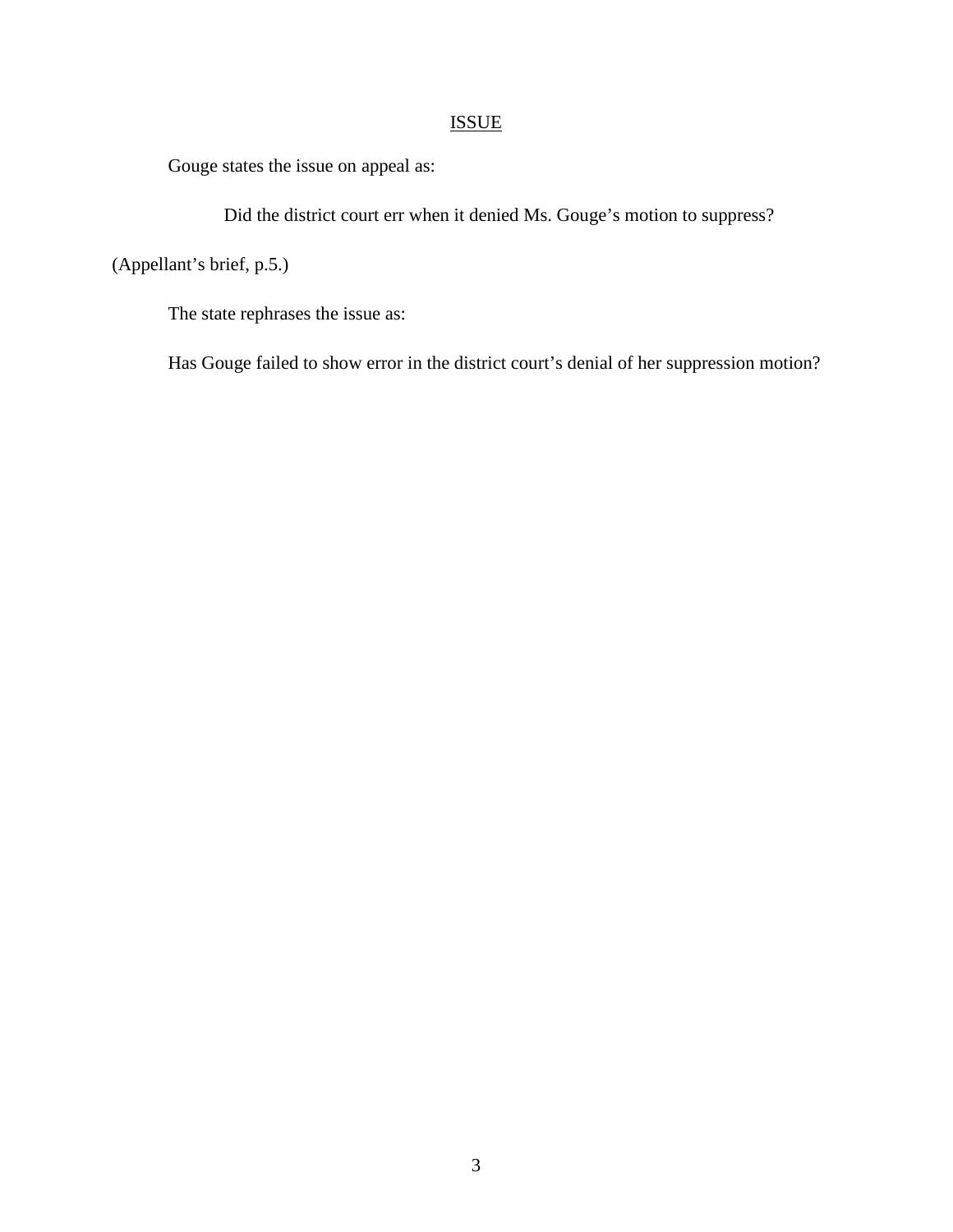#### ARGUMENT

#### Gouge Has Failed To Show Error In The District Court's Denial Of Her Suppression Motion

#### A. Introduction

Gouge argues, as she did below, that her consent to search was coerced and therefore invalid. (Appellant's brief, pp.6-13.) The district court, however, found that Gouge's consent was voluntary. (R., p.62.) That finding is supported by substantial evidence and Gouge has failed to show clear error in the district court's factual findings. Application of the correct legal standards to the facts of this case shows no error by the district court. The district court's denial of Gouge's suppression motion should be affirmed.

### B. Standard Of Review

The standard of review of a suppression motion is bifurcated. When a decision on a motion to suppress is challenged, the appellate court accepts the trial court's findings of fact that are supported by substantial evidence, but freely reviews the application of constitutional principles to those facts. State v. Page, 140 Idaho 841, 843, 103 P.3d 454, 456 (2004).

### C. Gouge Voluntarily Consented To The Search Of Her Person

The Fourth Amendment of the United States Constitution provides that "[t]he right of the people to be secure in their persons, houses, papers, and effects, against unreasonable searches and seizures, shall not be violated." U.S. Const. amend. IV. Warrantless searches are "*per se* unreasonable under the Fourth Amendment—subject only to a few specifically established and well-delineated exceptions." Katz v. United States, 389 U.S. 347, 357 (1967). A search done pursuant to consent is one such well-established exception to the warrant requirement. Schneckloth v. Bustamonte, 412 U.S. 218, 219 (1973) (citations omitted); State v. Hansen, 138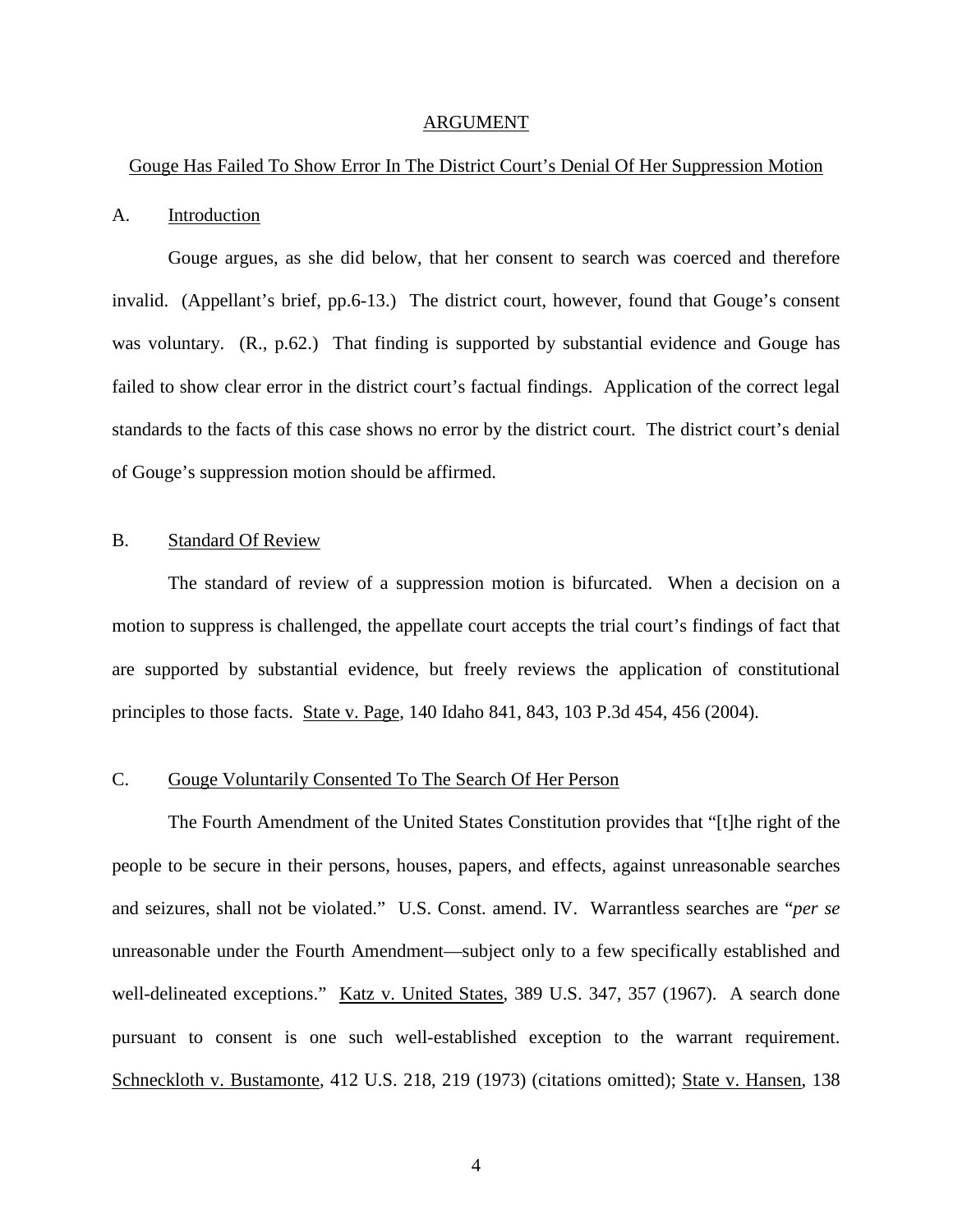Idaho 791, 796, 69 P.3d 1052, 1057 (2003). Freely and voluntarily given consent validates a search. Bustamonte, 412 U.S. at 222 (citations omitted).

The voluntariness of an individual's consent is a question of fact to be determined based upon the totality of the circumstances. State v. Varie, 135 Idaho 848, 852, 26 P.3d 31, 35 (2001) (citing Bustamonte, 412 U.S. at 248-49). An individual's consent is involuntary "if his will has been overborne and his capacity for self-determination critically impaired." State v. Garcia, 143 Idaho 774, 778, 152 P.3d 645, 649 (Ct. App. 2006) (quoting Bustamonte, 412 U.S. at 225). "Importantly, the trial court is the proper forum for the 'careful sifting of the unique facts and circumstances of each case' necessary in determining voluntariness." Garcia, 143 Idaho at 778– 79, 152 P.3d at 649–50 (citing Bustamonte, 412 U.S. at 233). "Even if the evidence is equivocal and somewhat in dispute, if the trial court's finding of fact is based on reasonable inferences that may be drawn from the record, it will not be disturbed on appeal, since our standard of review requires that we accept a trial court's factual findings unless they are clearly erroneous." Id. (citations omitted). "Findings will not be deemed clearly erroneous if they are supported by substantial evidence in the record." Id. (citations omitted).

Applying these correct legal standards, the district court determined based on the totality of the circumstances that Gouge voluntarily consented to the search of her person. (R., pp.62- 70.) This finding is supported by substantial evidence, including Gouge's testimony from the suppression hearing (Tr., p.14, L.13 – p.15, L.9), and especially the video of the incident (see State's Ex. 1). In its Memorandum Decision and Order Denying Defendant's Motion to Suppress, the district court correctly applied the law to its supported factual findings, and the state adopts as part of its argument on appeal the district court's thorough analysis contained at pages 62-70 of that order, a copy of which is attached as "Appendix A."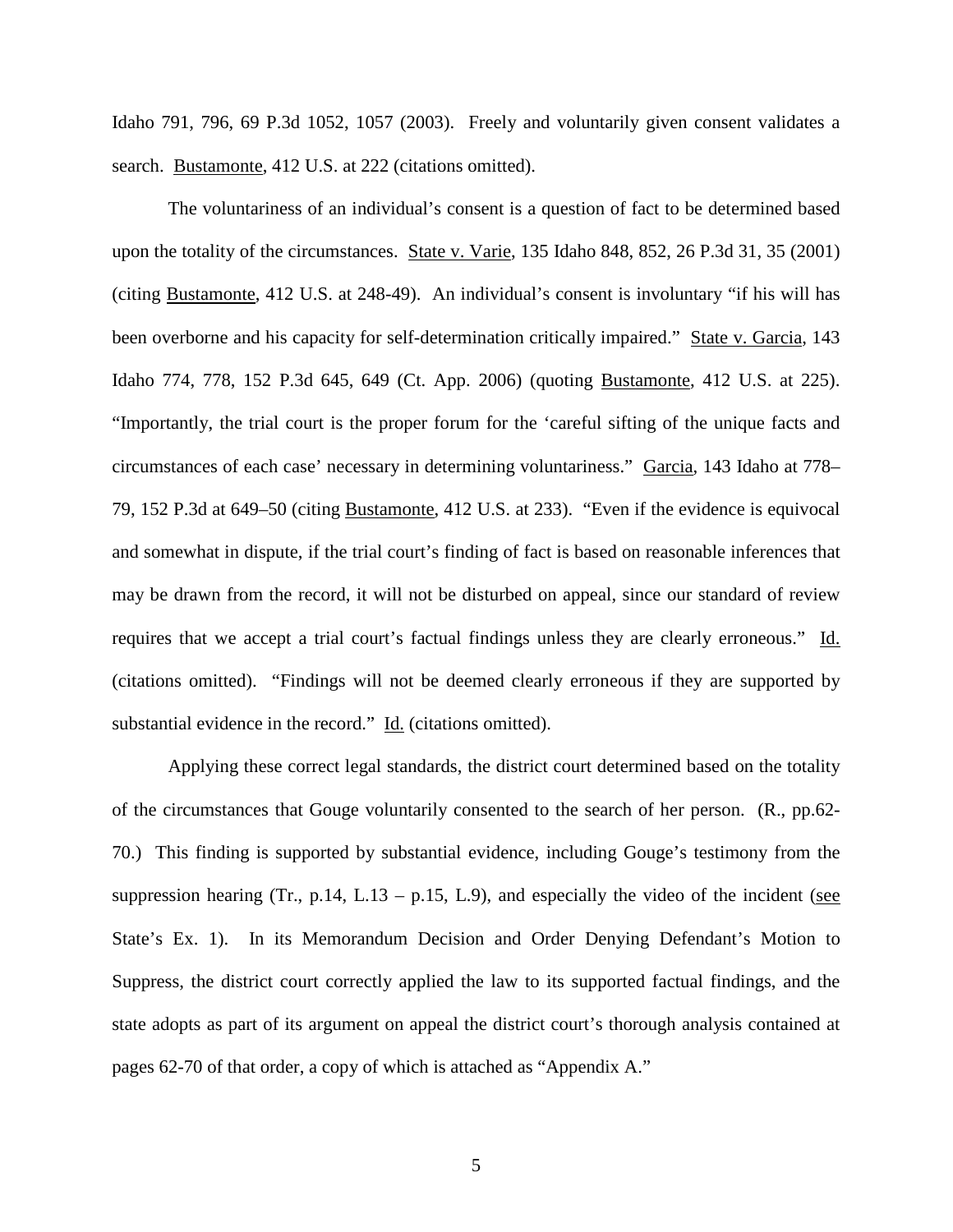On appeal, Gouge argues that the district court erred by allegedly requiring her to show that her consent was involuntary when it noted that Gouge had failed to present evidence supporting her assertion that she was required by her probation officer to agree to a full Fourth Amendment waiver. (Appellant's brief, pp.11-13.) Gouge's claim is belied by the record. First, the state *was* required to show that Gouge voluntary consented, and it met its burden: As shown above, under the totality of the circumstances, the evidence presented by the state at the suppression hearing established that, in circumstances that lacked any element of coercion, Officer Mongan asked Gouge for her consent to a search, and Gouge freely offered her consent. (See State's Ex. 1 at 0:00 – 5:47.)

Next, the only argument raised by Gouge below was that her consent was coerced because, she claimed, she was required to sign a full Fourth Amendment waiver as part of her probationary terms and conditions. (Tr., p.13, Ls.3-13; p.14, Ls.13-22.) It appears that, if such existed, the full waiver must have been part of supplemental terms given to Gouge by her probation officer. While Gouge provided "the judgment and terms and conditions of probation for the case that she was on probation on at this time" to the court (see Tr., p.18, Ls.1-9), the documents she provided did not include any expanded waiver as a term and condition of her probation (see R., pp.36-41). Instead, the only evidence supporting the existence of a supplemental or expanded Fourth Amendment waiver was Gouge's self-serving testimony. The district court merely noted this incontrovertible fact, and then proceeded to analyze the issue *as though Gouge had presented the evidence*, notwithstanding her actual failure to do so. (See R., pp.61-70.)

Moreover, as the district court noted, even if Gouge had been required by her probation officer to accept a full waiver of her Fourth Amendment rights, that would have little relevance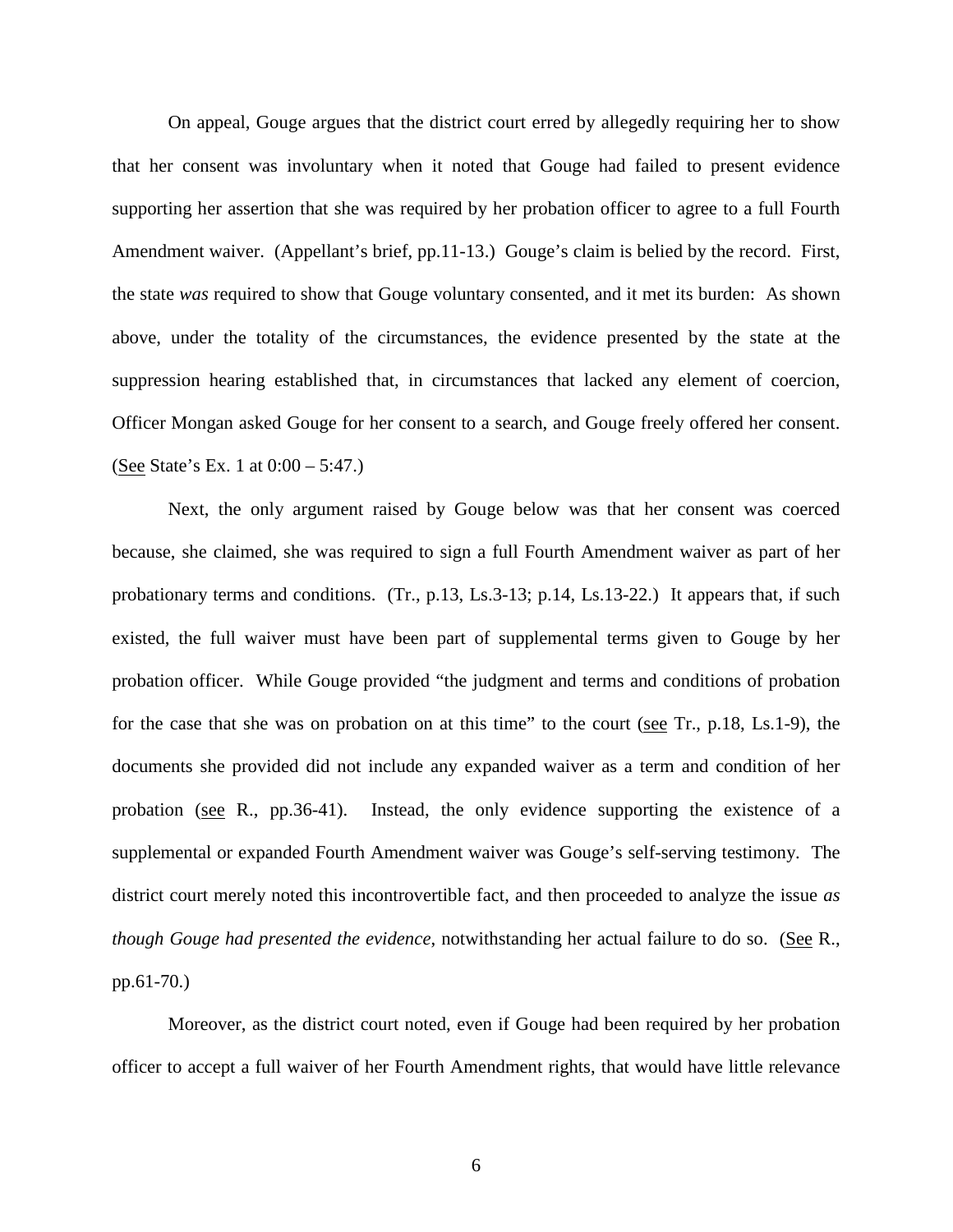in this case. The district court specifically found that Gouge's consent to search, and the officer's request for affirmative consent to search, was not linked to any probationary waiver of Gouge's Fourth Amendment rights. (R., pp.65-67.) As noted above, where the evidence is equivocal or somewhat in dispute, "if the trial court's finding of fact is based on reasonable inferences that may be drawn from the record, it will not be disturbed on appeal." Garcia, 143 Idaho at 778–79, 152 P.3d at 649–50. Here, the district court's factual finding is based on a reasonable inference from the totality of the circumstances, and therefore it should not be disturbed on appeal.

Relying on State v. Santana, 162 Idaho 79, 394 P.3d 122 (Ct. App. 2017), Gouge also argues that her consent was coerced as the product of an invalid probationary condition. (Appellant's brief, pp.8-11.) Of course, as the district court correctly noted, Gouge failed to put her allegedly expanded terms and conditions of probation into evidence (both below and on appeal) and there is no way to know the breadth of her supposed Fourth Amendment waiver. But even assuming that the waiver were absolute, this case is still entirely distinguishable from Santana. In Santana, relying on the defendant's absolute Fourth Amendment waiver, officers entered Santana's home and conducted a warrantless search without ever asking his consent—in fact, when he was not present and so could not give affirmative consent. See Id., 162 Idaho at 82, 394 P.3d at 125. In stark contrast, the officer in this case asked for Gouge's consent to search, and she affirmatively consented. Santana is inapposite and Gouge has failed to show any error in the district court's denial of her suppression motion.

Ultimately, the district court found that Gouge voluntarily consented to the search in this case. That finding is supported by substantial evidence, including both witness testimony and the video recording of Gouge's encounter with Officer Mongan. Gouge has failed to show clear